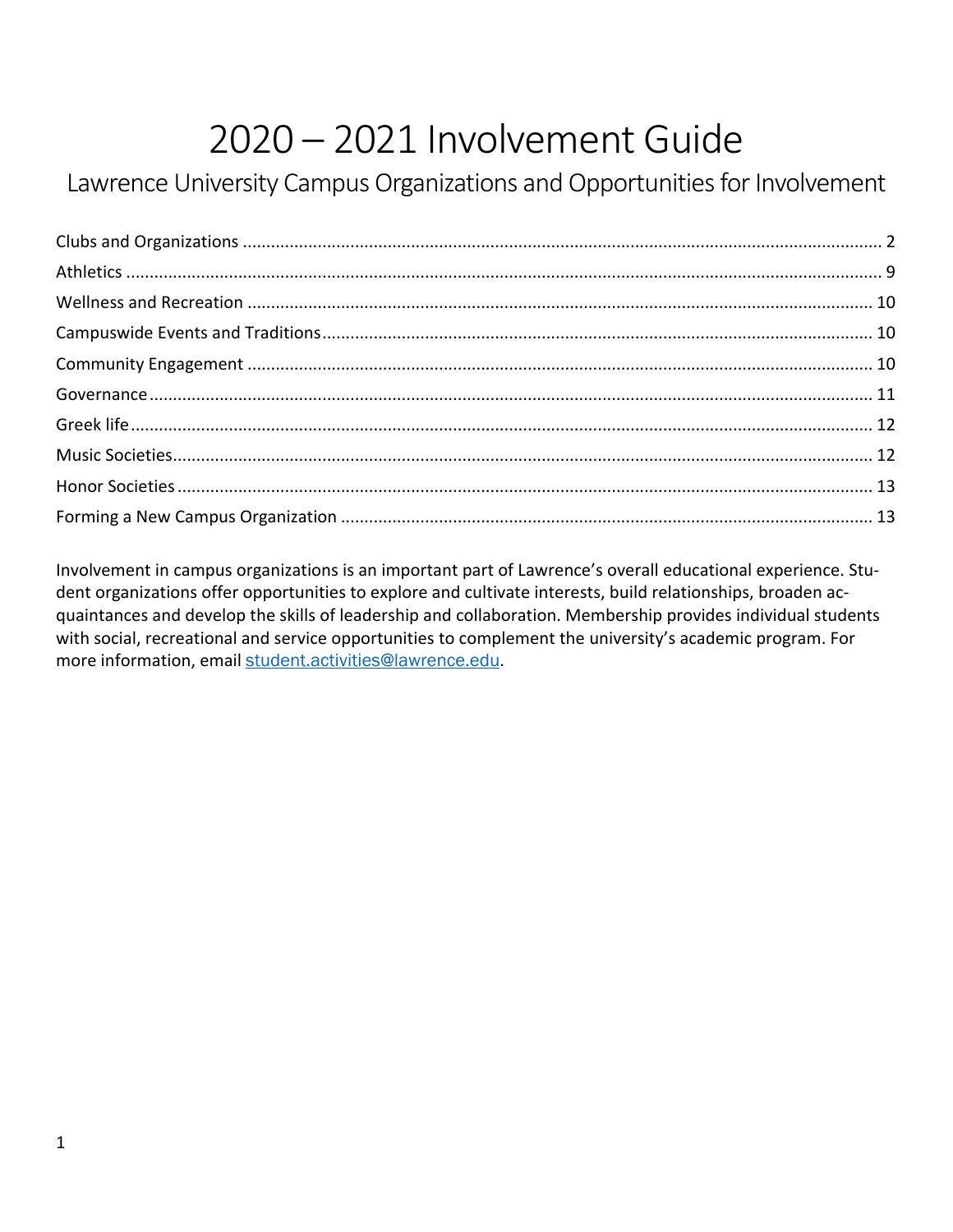# <span id="page-1-0"></span>CLUBS AND ORGANIZATIONS

Lawrence strives to create a climate that is open and welcoming to students of diverse backgrounds. Many campus organizations exist at Lawrence for the purpose of promoting cultural interests and diversity. Others meet around shared interests, teach skills or provide opportunities for students to develop new interests. Still others exist to promote a particular cause, address a social issue or advance a political agenda. Most campus organizations host speakers and plan activities open to the entire Lawrence community. Students are invited to attend meetings, participate in programs and activities and share in the life of an organization, whether or not they decide to join. Additional information on clubs and organizations can be found in the online directory at: go.lawrence.edu/activities-directory.

#### Alianza

Alianza is an organization focused on bringing awareness to the social/political issues domestic and international Latin@ students face, both on campus and in the world, through educative workshops and events. We consider ourselves a support group on this campus where Latin@ students can meet to discuss and express ideas, concerns and issues related to their culture and identity as students and Latin@s.

#### All IS One: Empowering Young Women of Color (AIO)

The purpose of AIO is to help bring attention and awareness to young women of color on campus. We strive to unite these women to have a greater voice and display the diversity that is present. We want to promote love, togetherness, and support women should have for each other.

#### American Chemical Society at Lawrence (ACSAL)

The American Chemical Society at Lawrence (ACSAL) acts as professional organization for the development of those interested in chemistry, and helps to provide chemistry education to the greater Lawrence community.

#### Appletones A Capella

The group focuses on contemporary and pop music and fosters a sense of ensemble through a fun, light-hearted dynamic and a devotion to a high quality musical product.

#### Association for Women in Mathematics- LU

The Association for Women in Mathematics aims to foster an environment of equality in the mathematical community. We want to promote the department and encourage women to pursue mathematics.

#### Baking and Cooking Club

The Baking and Cooking Club promotes an inclusive, informal environment where people of all skill levels and backgrounds can join around a passion for cooking and baking. We hope to inspire our members to innovate and expand their knowledge of different types of cooking styles, tools, and techniques. Our goal is to build a community through the shared knowledge and experience of preparing food.

#### Band Booking Committee (BBC)

Band Booking Committee puts on non-Conservatory musical events, providing an important cornerstone of the college campus and producing eager young music professionals.

#### Black Student Union (BSU)

BSU is an organization committed to promoting cultural diversity and unity. We focus on creating a sense of belonging for our members and educating the wider campus on issues of social justice, mainly concerning minorities. Although our focus is social activism and addressing political, economic and social issues that affect ethnic minorities, we welcome any Lawrence student regardless of sex, religion or race.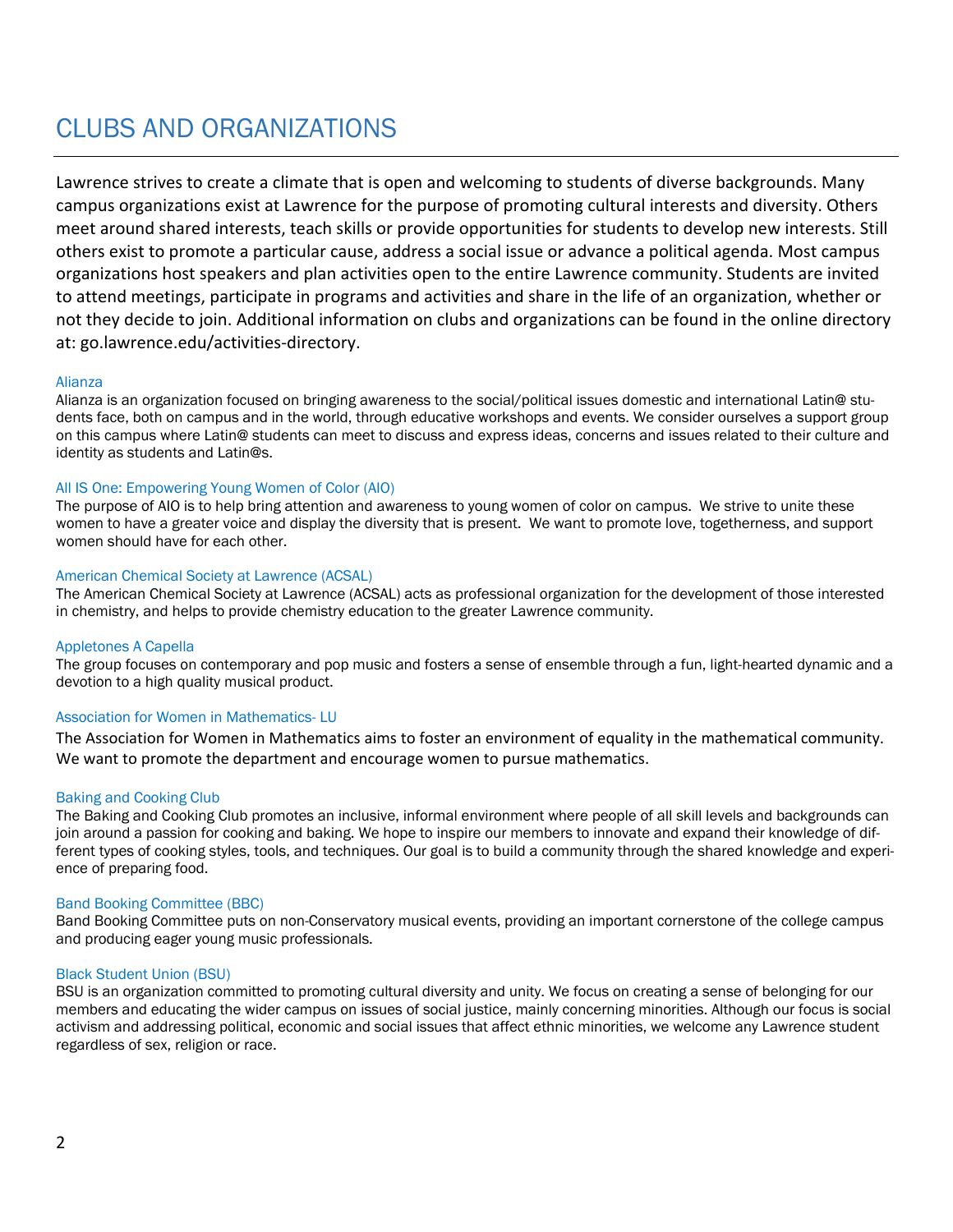#### Brother to Brother, A Men of Color Empowerment Organization

The mission of BROTHER TO BROTHER, A Men of Color Empowerment Organization is to establish a multicultural brotherhood, cultivate leadership, and provide service and advocacy for our communities by establishing a safe space, dismantling preconceived notions and mobilizing our brothers to powerfully engage in the Lawrence Community. Our three pillars are brotherhood, leadership, and service.

#### Building Intergenerational Relationships (BIR)

BIR seeks to connect students with the elderly at Brewster Village and other local senior homes to build meaningful relationships through volunteering and community activism. Volunteering options range from providing complimentary makeovers to reading books to an elderly friend.

#### Champions of Change (CoC)

Lawrence University's Champions of Change is a student lead organization with the mission to create a more responsible alcohol consumption culture. Through unique events and peer education, members are exposed to leadership opportunities as they serve in making Lawrence a safer campus environment.

#### Chinese Student Association (CSA)

CSA wants more people to know more about Chinese culture, to get involved and to experience Chinese holidays.

#### Cognitive Science Lawrence

Promote the study of and interest in Cognitive Science and interdisciplinary studies at Lawrence by discussing papers, doing presentations, and planning large events in weekly meetings - Showing Cognitive Science related media such as books and movies. Collaborating with other clubs to promote interdisciplinary cooperation.

#### College Democrats

The College Democrats organization provides a forum to express liberal perspectives and offers opportunities to meet with local, state and national political figures. Members often support various Democratic campaigns. The club also plays host to visiting candidates and encourages student voter registration and participation in elections.

#### Colores: Empowering Queer Students

Colores serves the queer students at Lawrence. We are a space for support, awareness, learning, and action between these students and interested allies.

#### Creative Writing Club

CWC provides students with a group to workshop pieces of writing they have created and expose them to the writings of their peers. In addition, it keeps students actively writing in the midst of their busy Lawrence schedules.

#### Deep Listeners of Lawrence University (DLLU)

DLLU is an all-inclusive club that is focused on sharing a unique approach to music, literature, art, meditation, technology and healing through the music and practice of pioneer composer Pauline Oliveros. Through sonic meditation, exploration, improvisation and a holistic approach to life and listening, we seek to foster a community of listeners that is mindful and focused on creative innovation.

#### Fiddle Club

A collaborative folk music ensemble that strives to provide an opportunity for both Conservatory and non-Conservatory musicians to play music in a fun, stress-free ensemble; to broaden musical skills through aurally learning a variety of non-classical styles, such as old-time, bluegrass, jazz, Irish, Scottish, Finnish and more; and to create a more holistic musical experience at Lawrence for both musicians and audiences alike.

#### Film Photographers of LU

We aim to make film photography more accessible for LU students and to foster creative growth on out campus through the use of our darkroom and other materials that are open to campus, as well as other learning opportunities and student exhibits.

#### Film Photographers of LU

We aim to make film photography more accessible for LU students and to foster creative growth on out campus through the use of our darkroom and other materials that are open to campus, as well as other learning opportunities and student exhibits.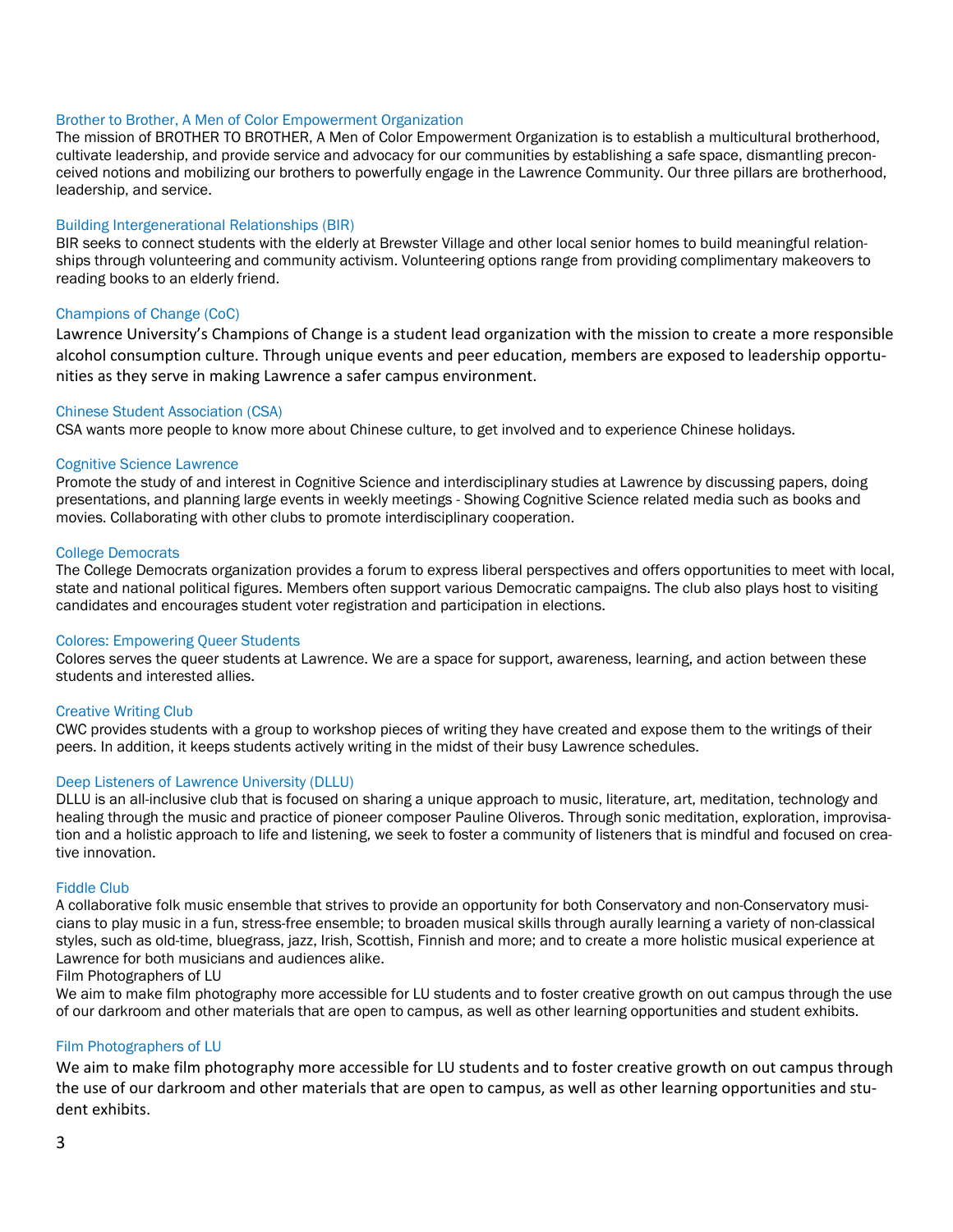#### GlobeMed

GlobeMed aims to tackle the global challenge of lack of access to health care systems by engaging and training students to work with grassroots organizations across the world to improve the health of the impoverished.

#### Great Midwest Trivia Contest

The Great Midwest Trivia Contest is the most cherished of Lawrence's many quirky traditions. The Head Master and twelve Trivia Masters organize the annual contest.

#### **Greenfire**

Greenfire, Lawrence's environmental group, is dedicated to helping the environment on local, state and national levels. It is involved in activities to educate the Lawrence community about general and specific problems facing the natural world and also in taking action to rehabilitate damaged environments. Greenfire sponsors events, hosts speakers, runs a variety of campaigns and encourages individuals and the institution to reduce environmental impact.

#### Hillel

We welcome all students to learn about and celebrate Jewish life and culture in a way that is welcoming, educational and fun for the greater Lawrence community.

#### Identity Crisis

Identity Crisis is the sole competing a cappella group of Lawrence University. We are dedicated to excellence in contemporary a cappella.

#### The ilLUstrator

We intend to create a space for students to read, discuss, and create comics and graphic narratives. In addition to these social meetings, we hope to collect student comic submissions and publish them each term as a regular student literary publication, which will be free and available to everyone on campus.

#### Japanese Cltr Exch Club (JCEC)

To provide a platform for sharing and exchanging the old and new of Japanese culture and wisdom to make every-day life a little better than good.

#### Korean Culture Club (KCC)

KCC aims to share Korean culture. Culture contains both traditional and modern forms that are not only related to popular culture, but also to social and political culture. In order to fulfill its mission, KCC fosters various cultural events. In addition, the club opens regular discussion sessions and student forums, seeking to educate the Lawrence community to understand culture, history and contemporary issues of Korea in depth.

#### Larry's Privateers

Larry's Privateers is an open acapella club who focuses on sustaining the aural tradition of sea shanties.

#### Lawrence Assistance Reaching Youth (LARY Buddies)

LARY provides mentorship to children in need of extra support at Edison Elementary School. LARY members fulfill this purpose by mentoring children at Edison for one to two hours each week. This benefits the Lawrence community by providing opportunities for Lawrence students to mentor elementary-age children, gaining valuable experience and forming meaningful relationships.

#### Lawrence Bird and Nature Club (LBNC)

Do you like nature, birds, butterflies, mushrooms or maybe star-nosed moles? If yes, then LBNC may be for you. Regardless of whether you're a seasoned naturalist or someone who enjoys a simple walk through the woods, you are always welcome to join us on our various outings throughout the year. Though we mainly focus on birds, many of our members have keen interest in mammals, botany and insects.

#### Lawrence Christian Fellowship (LCF)

LCF is a student-run, Christ-centered Christian community on campus. On a weekly basis, LCF holds a large group meeting, Bible studies, prayer meetings and men's and women's groups. We are an open community that welcomes all denominations and individuals interested in exploring the Christian faith.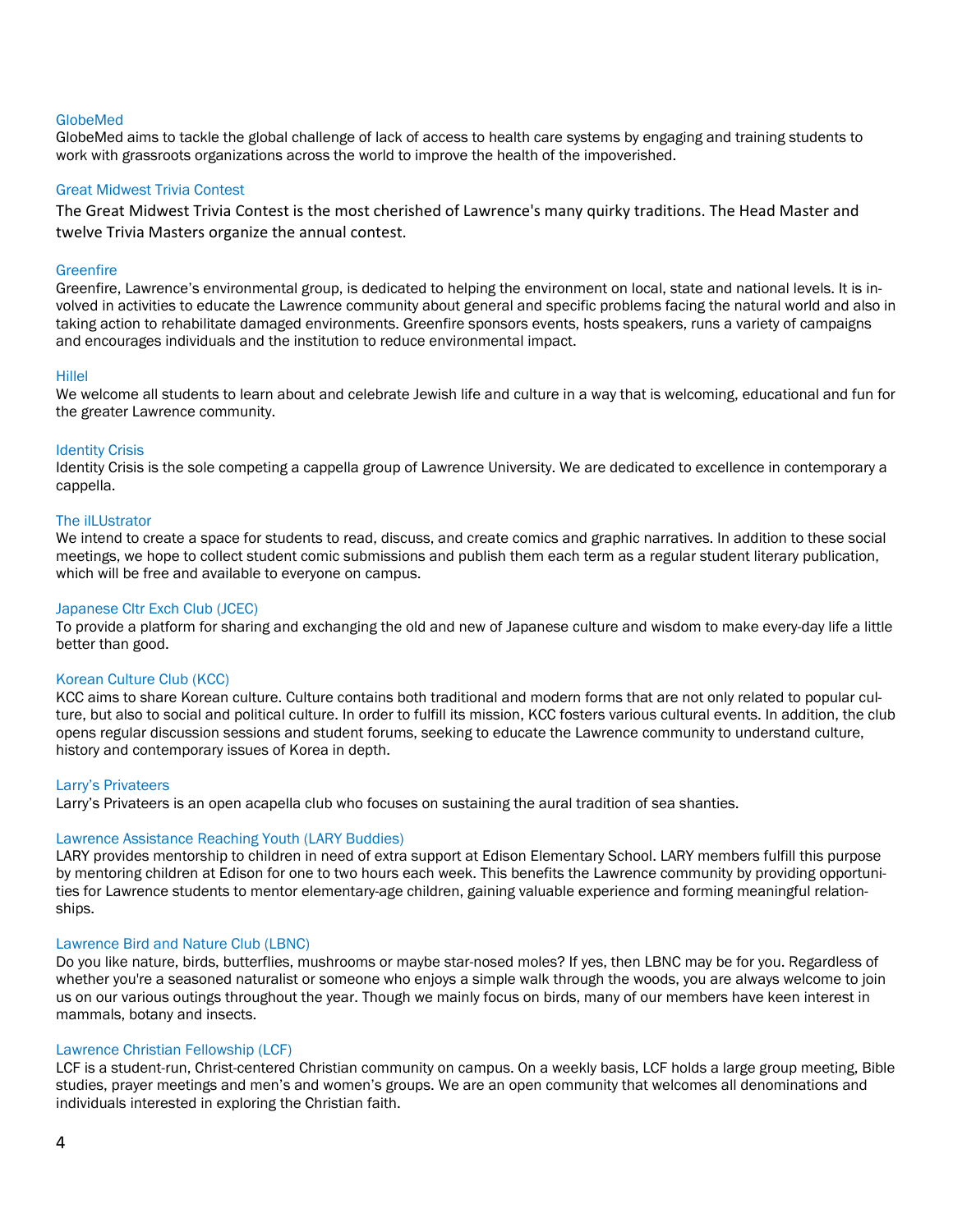#### Lawrence Gaming Club (LGC)

LGC provides a community for gamers on campus. We are dedicated to creating an inclusive, fun, friendly group for any Lawrentians who share a passion for card, board, video games and beyond.

#### Lawrence International (LI)

LI aims to help international students adjust to life at Lawrence and in Appleton, to provide a forum for international and domestic students to meet and engage in conversation, and to provide programs on world issues for Lawrence and the Appleton community. All interested students are welcome to attend meetings.

#### Lawrence Pre-Law Society

Lawrence Pre-Law Society serves as a student organization for all interested people in the general education and promotion of the legal field. This organization aims to provide pre-law resources, LSAT study preparation, law school admissions information, and networking opportunities through internships, work, and lawyer contacts. Open to the entire LU community and is founded on the principles of inclusion, education, collaboration, and advocacy. All intersectional identities are welcomed to join Lawrence Pre-Law Society and feedback from the LU community is encouraged to making this space inclusive and useful for people entering the legal field.

#### Lawrence Swing Dance (LSD)

LSD meets each week to teach and enjoy swing dancing. Members often host dances for the campus community and sponsor formals and other social events. The club also sponsors trips to regional festivals and competitions. Instruction assures that everyone can participate.

#### Lawrence University Bike Club

LU Bike Club promotes cycling education, advocacy, activities, and excursions on and around campus and the local communities.

#### Lawrence University Cheerleading Team (LU Cheer Team)

As cheerleaders of the Lawrence University Cheerleading Team, our mission is to promote spirit, unity, diversity, and pride on the Lawrence University Campus. Our cheerleaders will uphold Lawrence University to the highest degree, academically and socially. Serving as mentors and spirit leaders to current and incoming students. We as cheerleaders will support all teams and clubs, therefore we will be in attendance at many events. Overall, cheerleaders will highlight the best parts of Lawrence University through our radiating sense of pride.

#### Lawrence University Environmental Organization

The purpose of the Environmental Organization is to identify ways that Lawrence University can improve in sustainability and work on projects to help improve sustainability on campus. We will be working on mitigating issues such as climate change, air, water, and land pollution, fossil fuel usage, resource and nutrient depletion. This will be accomplished through projects such as instituting composting at residential halls, instituting e-waste recycling, and electrifying Lawrence's golf carts. We will be coordinating with SLUG, greenfire, Food Recovery Network, and the sustainability steering committee as necessary. Meetings are open to all members of Lawrence University and we welcome feedback on project ideas and ways Lawrence can become more sustainable.

#### Lawrence University Food Recovery Network (LU Food)

LU Food seeks to eliminate food waste on the Lawrence campus. We seek to develop and support a sustainable relationship between the campus and organizations in the Appleton community through regular food donations. As representatives of Lawrence, we are the connection between Bon Appétit and organizations that fight hunger in the Appleton area. We strive to prevent further food waste and promote awareness of sustainability issues in our food system.

#### Lawrence University Improv

Lawrence University Improv was established to spread the joys and benefits of improvisational theatre and its related forms to the Lawrence community and beyond through both regular performances and education. We intend not only to provide entertainment but also to inspire artistic fulfillment, public confidence, self-understanding and effective collaboration.

#### Lawrence University KidsGive

KidsGive is a Lawrence-affiliated nonprofit organization whose mission is to educate students in the United States about African life and cultures, and promote informed giving while providing children in Sierra Leone with the opportunity to learn and become the next great leaders of their generation.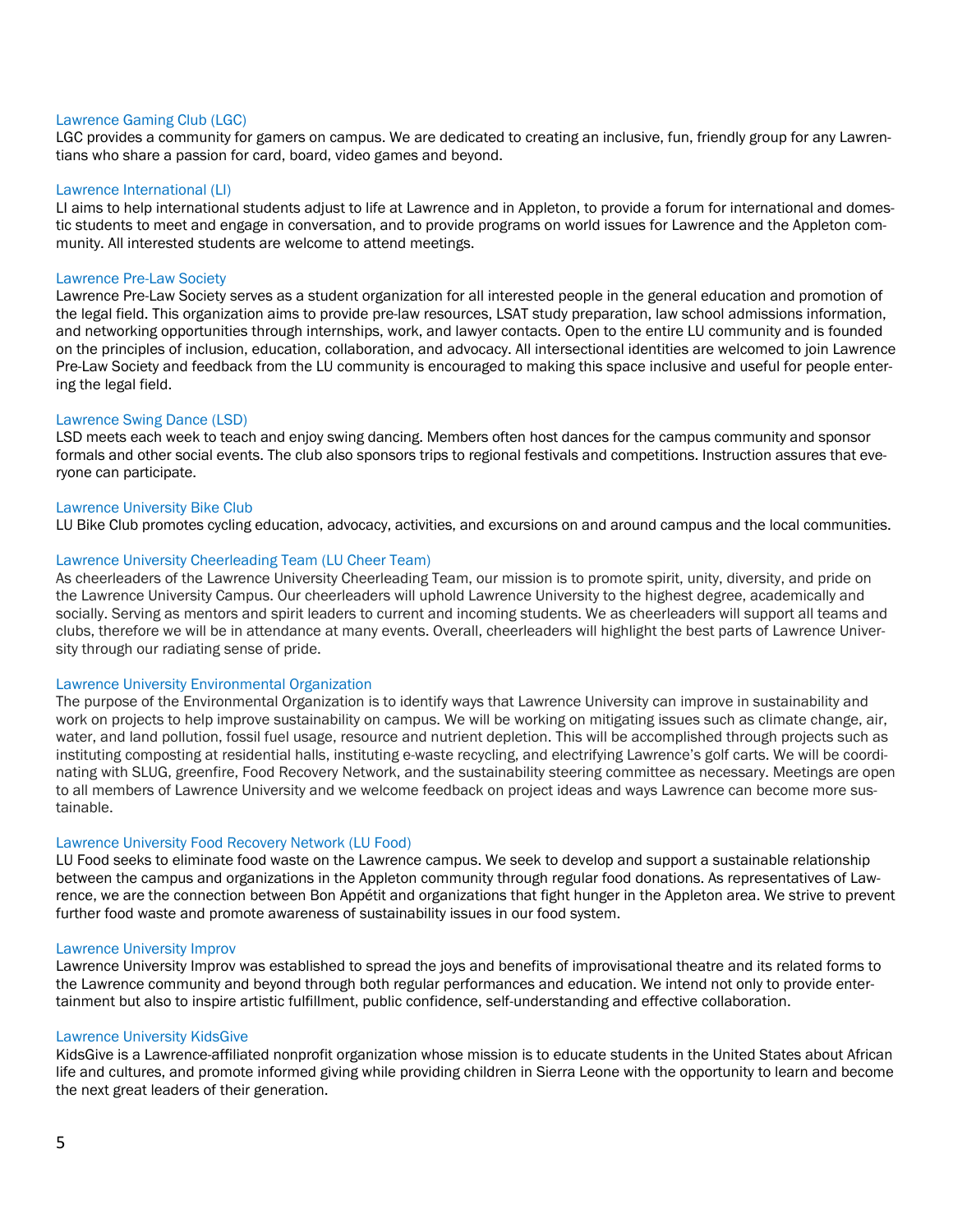#### Lawrence University Pagan Society (LUPS)

We seek to provide community support and educational opportunities for the pagan community on campus as well as a meeting, social, and safe space for that community.

#### Lawrence University Pre-med Chapter of the American Medical Students Association (AMSA)

The purpose of this organization is to provide an environment that supports the creative ideas of physicians-in-training. AMSA serves as a forum for discussions of health issues and develops policy agendas. AMSA also promotes and maintains programs that enhance the quality of health care in the community.

#### Lawrence University Quizbowl

Quizbowl is a team knowledge competition. Players use a buzzer system to score points for their team by answering questions on a wide range of academic topics. Lawrence University Quizbowl meets during the week for informal practice on real questions and travels throughout the year to compete against teams from schools from across the country.

#### Lawrence University Recess (LUR)

LU Recess aims to create a healthy environment which provide time away from screens, and non-competitive physical activity. We open our doors to all backgrounds and abilities. Within the community we create a safe space to enjoy recreation and exercise. We promote a healthy lifestyle within a safe environment whilst building a diverse community.

#### Lawrence University Sailing Club (LUSC)

The Lawrence University Sailing Club is dedicated to providing members of the Lawrence community with the opportunity to learn and practice safe and proper sailing techniques. The primary focus of the club is to provide recreational sailing opportunities as well as competitive sailing should the necessary skills and resources become available. The aim of the organization is to unite various members of the Lawrence community under one common interest.

#### Lawrence University Women's Hockey

The Women's Ice Hockey Club plays competitive ice hockey throughout the year, practicing at the Appleton Family Ice Arena and competing both locally and regionally. Players are required to supply some of their own equipment.

#### Lawrence University Women in Physics

LUWiP promotes diversity and strengthens the community of underrepresented students in the physics department through speakers we host, a buddy program and events, like a book club within the department, and outreach in the local community which includes mentorship at local schools and demonstrations at schools and children's museums.

#### Lawrence Viking Dance Team (LVDT)

LVDT is a competitive dance team with dancers from many different backgrounds and skill levels. The team brings extra spirit and a performance flare to halftimes at both football and basketball games. LVDT holds informal auditions in fall and spring and has fundraising events and tabling various times within the year. LVDT also co-hosts the fall and spring dance shows which happen every year.

#### Lawrence Women in Science: A Scientista Chapter

LU Scientista works to empower women in science through an accepting environment that encourages leadership, support, community outreach, and science education in general. LU Scientista aims to foster awareness of women's issues in academia or in the workplace, to encourage involvement in attending career-related events and to assist in networking.

#### Lawrentians Enhancing Diversity in the Sciences (LEDS)

Lawrentians Enhancing Diversity in Sciences (LEDS) is a group of students, staff, and faculty members working to create a community within the natural and social sciences that welcomes diverse perspectives and where open and honest dialogue is encouraged. Any students taking courses in the social and natural sciences who would like to help the Lawrence community become more inclusive in its approaches and aware of diversity issues in education and learning are welcome to join the group. We sponsor social events, academic discussions, and listen to student and faculty concerns.

#### The Lawrentian: student newspaper

*The Lawrentian*, published since 1884, produces weekly issues and includes news, opinions, features, sports, arts and entertainment.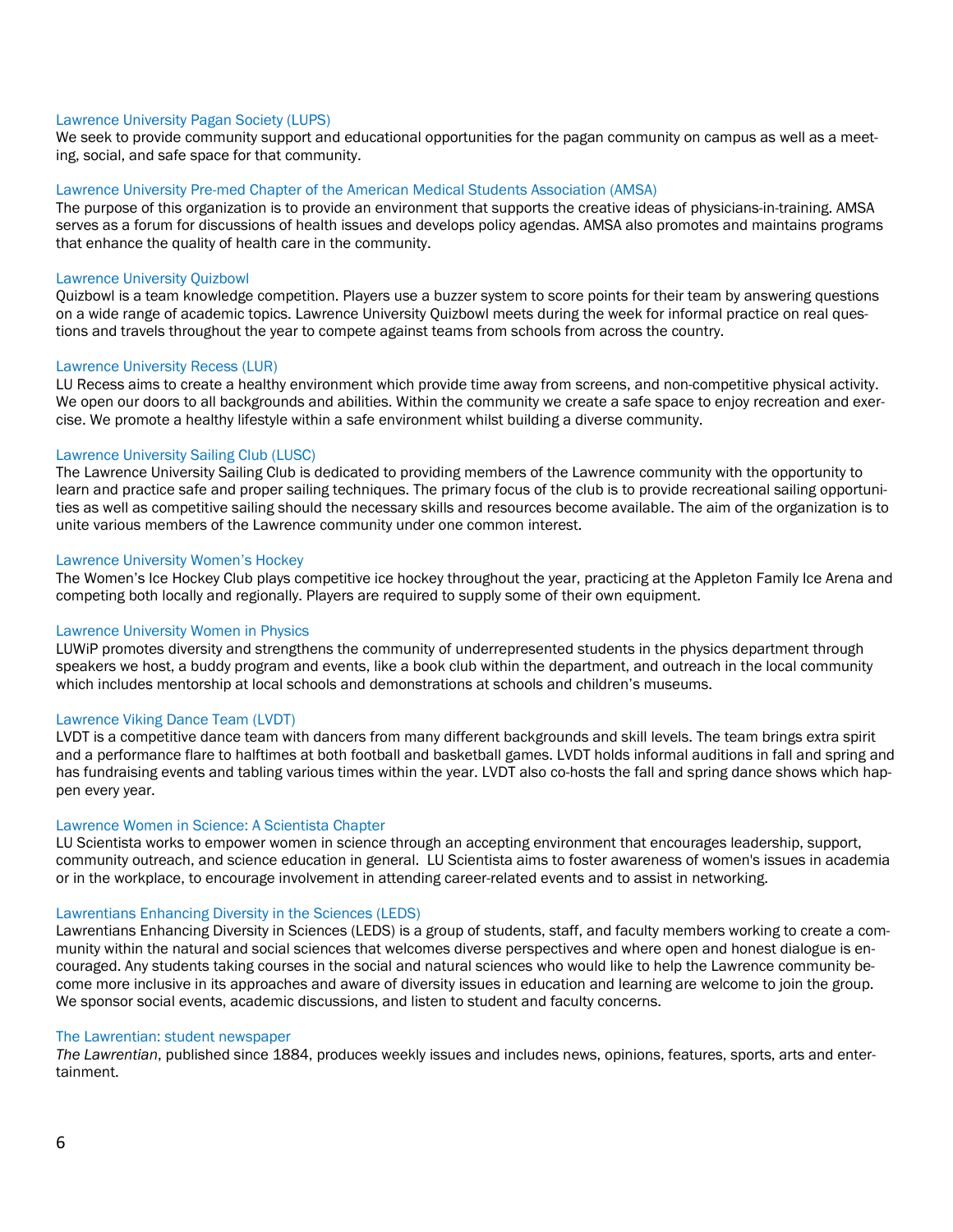#### Life Extension Advocacy (LEA)

The purpose of Life Extension Advocacy is to promote efforts towards the advancement of medicine and biomedical technologies which will increase healthy lifespans. We believe these technologies will help treat or prevent serious chronic diseases with a side effect of healthy, extended lifespans. Denial of medical care, innovation, or advocacy to elderly patients is one of the cruelest forms of ageism. We see a brighter, healthier future for everyone everywhere regardless of age. Advances aimed at postponing the onset of age-related diseases and prolonging the period of health and youth are the foundational stepping stone towards this bright tomorrow. We dedicate ourselves to this brighter future, free of age-related disease, and full of healthy, fulfilling lives for all.

#### Little Vikes

Our mission is to mentor, support, and provide opportunities to underprivileged children in the Appleton community. This can be achieved through buddy programs with local non-profits, fundraising, or simply visiting a school to teach a special education classroom how to play basketball for example. The opportunities for us to give back to the community are endless, and this is something that our group is extremely passionate about. With the creative and determinant culture within our group, we are confident that we will be able to make a huge impact on the children in our community who need it most for years to come.

#### LU Anime Union (LUAU)

LUAU is dedicated to celebrating Japanese and East Asian culture through popular culture. We strive to bring our own piece of Japan right here to the Lawrence and greater Appleton community.

#### LU Film Club Underground (FCUG)

Film watching and making club for people with an interest in film of all types.

#### LU Frisbee Association

LU Frisbee Association is an organization entirely run by students that is open to everyone, regardless of gender or skill level. We aim to cultivate an environment full of trust, teamwork, and spirit, and help our members find a passion for ultimate frisbee! We also aim to improve our frisbee skills by competing with other midwestern colleges in a number of tournaments throughout the year.

#### LU Model United Nations (LUMUN)

LUMUN is dedicated to promoting awareness of political and economic international affairs, both on campus and in the community, and to promoting awareness of the United Nations, its procedures and role in the world. Members participate in Model United Nations competition, both regionally and nationally.

#### LU Native American Organization (LUNA)

LUNA is an open group to all Lawrence students and community members interested in Native American/indigenous cultures, issues and relations. We promote awareness about Native American/indigenous cultures through education and are a support group for students who identify as Native American/indigenous.

#### LU Rock Climbers (LURC)

LURC offers a safe environment for students to experience and enjoy the sport of rock climbing. The club meets weekly traveling to indoor climbing gyms. LURC provides all gear and necessary training. No experience is necessary!

#### LU Rowing Club (Crew) (men and women)

Crew is a fall and spring club sport, although indoor practices are organized during the winter. People with all levels of experience can join. Each season the team competes in several regattas in four-person and eight-person boats.

#### LU Russian and East European Club (LUREE)

LUREE is open to members of the Lawrence community interested in Slavic languages, cultures or histories. Our goal is to promote a deeper understanding of the Slavic soul by hosting events which celebrate Slavic tradition: regional dinners, the viewing of award-winning films and singing traditional songs with our bayan.

#### LU Taijutsu

We are a martial arts group focused on practical martial arts and self-defense. We focus on falling, rolling and unarmed and armed combat as well as meditation. We are an eclectic martial arts group, drawing from many traditions but most heavily focused on the Japanese tradition of Taijutsu.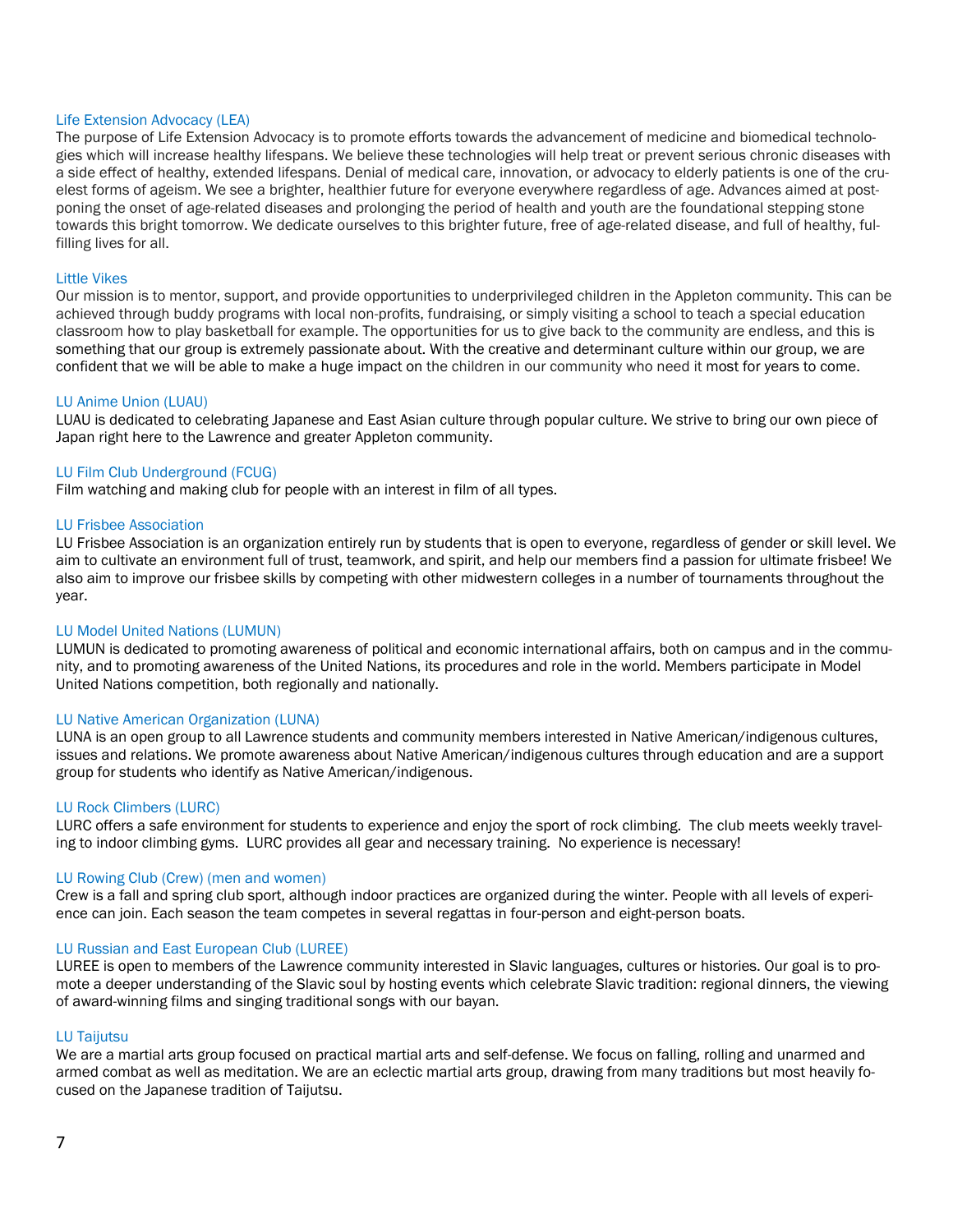#### Makerspace Club

Makerspace serves as a space for students to learn how to create in the Makerspace, and as a community for those using the Makerspace to come together. #makersgonnamake

#### McCarthy Cooperative House (Co-op)

The members of the McCarthy Cooperative House seek to extend the principles of a liberal arts education into the living environment. Members work cooperatively to prepare meals, care for their residential facilities, budget, plan programs and activities, and provide service to campus and the community. The group usually embraces environmental and social justice issues, prepares organically grown foods and purchases in a socially responsible manner.

#### Mixed Martial Art Club (MMA Club)

The mission of Mix Martial Art Club is to teach people how to use their body to defend themselves.

#### National Association for Music Educators (NAfME)

Lawrence NAfME promotes the philosophy of "Change the world; share music." We explore this mission and share our passion for music teaching and learning through interactive workshops, presentations by leading professionals in our field and experiential projects both on campus and in the community.

#### **NeuroLawrence**

NeuroLawrence seeks to explore the different areas of neuroscience. We discuss how institutions share, abuse, misread, maintain and obtain neuroscientific data. Through a liberal arts perspective, we seek to analyze how neuroscience is valuable and harmful to sociocultural structures. We also seek to introduce these themes to the Lawrence community through discussions, panels, presentations and guest speakers, thus creating a community that can interpret the many uses of neuroscience.

#### Outdoor Recreation Club (ORC)

ORC is an organization for the adventurous at heart. ORC plans ski trips, backpacking and camping trips, and many more events that are open to the entire Lawrence community at very little cost. Outings are open to both novices and those experienced in wilderness skills.

#### Pan-Asian Organization (PAO)

PAO aims at promoting Asian cultures on campus and supporting Asians and Asian Americans on identity awareness, leadership development and social involvement. We achieve these by hosting educational events, community activities, philanthropy, and discussion forums.

#### People for Animal Welfare (PAW)

PAW promotes awareness of animal rights issues and animal welfare. Members engage in political debate, participate in demonstrations with the Animal Welfare League, sponsor campus educational programs and discussions, and work with the local Humane Society.

#### Prescribed Escape Productions (PEP)

Prescribed Escape Productions (PEP) is an independent inclusive student-run theatre company which aims to provide Lawrence students both inside and outside the theater department with a outlet to express their enthusiasm in theater through well produced productions.

#### Society of Physics Students (SPS)

Students interested in the study of physics, the application of physical principles in daily life and careers in physics are invited to join the SPS.

#### Student Athlete Advisory Committee (SAAC)

SAAC promotes athletics at Lawrence. Members are usually drawn from among those students who participate in intercollegiate athletics, but membership is open to all interested students. SAAC encourages fan support, arranges pep rallies and transportation to games, raises funds to support the athletic program and encourages involvement in athletics.

#### Student Panel of the LU Symphony Orchestra (SPLUSO)

SPLSO invites orchestra members to engage with unifying and promoting our ensemble to the Lawrence and Appleton communities, through making performances more accessible to everyone, regardless of their knowledge of classical music.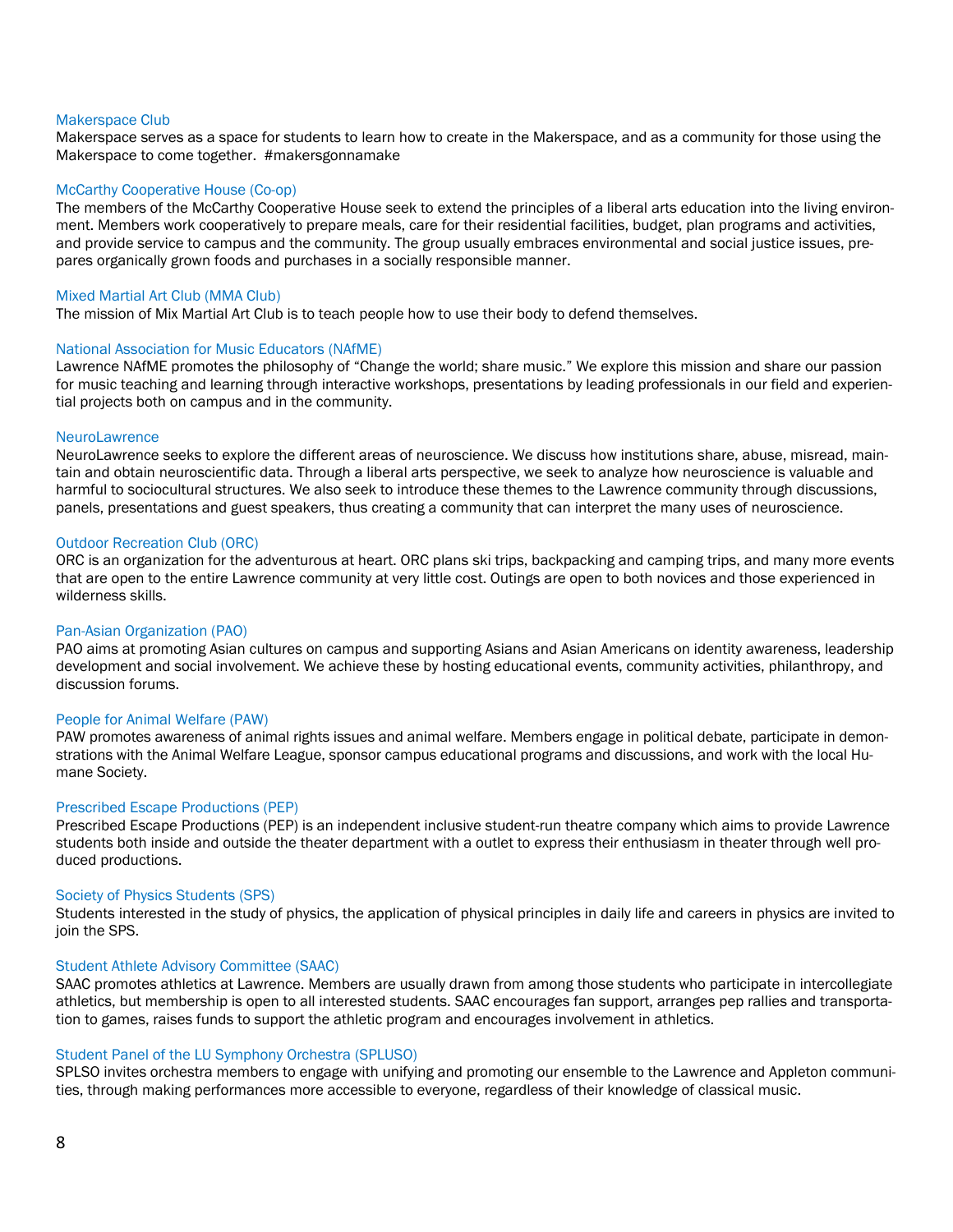#### Students of Lawrence Studio (SOL Studio)

SOL Studio will provide pre-professional recording for any Lawrence students with original material they wish to record.

#### Sustainable Lawrence University Gardens (SLUG)

The club was formed to support and sustain Lawrence's organic garden and to provide a link between students and the Organic Garden Council. The club studies organic farming and gardening, assists with garden maintenance and provides information and educational programming to the campus and community. Produce is sold to and utilized by Bon Appétit Dining Services.

#### Trans Rights United (TRU)

Trans Rights United is a student organization committed to supporting trans Lawrentians through community building and advocacy, both on campus and in the larger community. We are an open community for all Lawrentians who identify as transgender, nonbinary, or gender-nonconforming, as well as those who are questioning their gender identity.

#### Vietnamese Culture Organization

A space for Vietnamese students to celebrate their own cultures, to bring a safe place for Vietnamese students to come and learn about Lawrence, help new students fit in to campus and foster a relationship between Vietnamese alumni, current Vietnamese students and incoming freshman. To promote Vietnamese culture to the entire community.

#### VIVA Hispanic Culture Club (VIVA)

VIVA Hispanic Club is an organization promoting awareness of Hispanic culture and celebrating its richness. Through campus programming, special events and community service, we hope to educate the Lawrence campus and the greater Appleton community about Hispanic issues. VIVA is not limited solely to Latinos and Spanish speakers, but welcomes any individual regardless of race, gender, sexual orientation, religion or nationality.

#### Volunteers in Tutoring at Lawrence (VITAL Tutoring)

The VITAL tutoring program is operated through the Center for Community Engagement and Social Change and matches Lawrence students with children from local schools for content and general tutoring on a regular basis. Most tutoring occurs on the Lawrence campus in common areas such as the library.

#### WLFM Lawrence Student Radio

Opportunities for student-initiated Internet broadcasting are available through WLFM. The broadcast format (wlfmradio.lawrence.edu) accommodates a variety of musical genres as well as public interest, multicultural and sports programming. WLFM also plays host to the Annual Midwest Trivia Contest, held in January each year since 1965. Studios are located in the Music-Drama Center.

### <span id="page-8-0"></span>**ATHLETICS**

#### Intercollegiate Athletics

Lawrence offers a variety of varsity sports for women and men. Most of the training facilities are located at Alexander Gymnasium. The university provides transportation between the main campus and the gym on a regular schedule during practice and competition periods.

Many students are recruited by individual coaches. If a student has a strong interest in a sport and has not been contacted by a coach, he or she should not hesitate to initiate contact. Information and brochures for each of the individual sports are available in the admissions office, 920-832-6550.

More information about athletics can be found at lawrence.edu/athletics

#### Women

Basketball Cross Country Fencing Ice Hockey Indoor/Outdoor Track and Field **Soccer** 

**Softball** Swimming and Diving **Tennis** Volleyball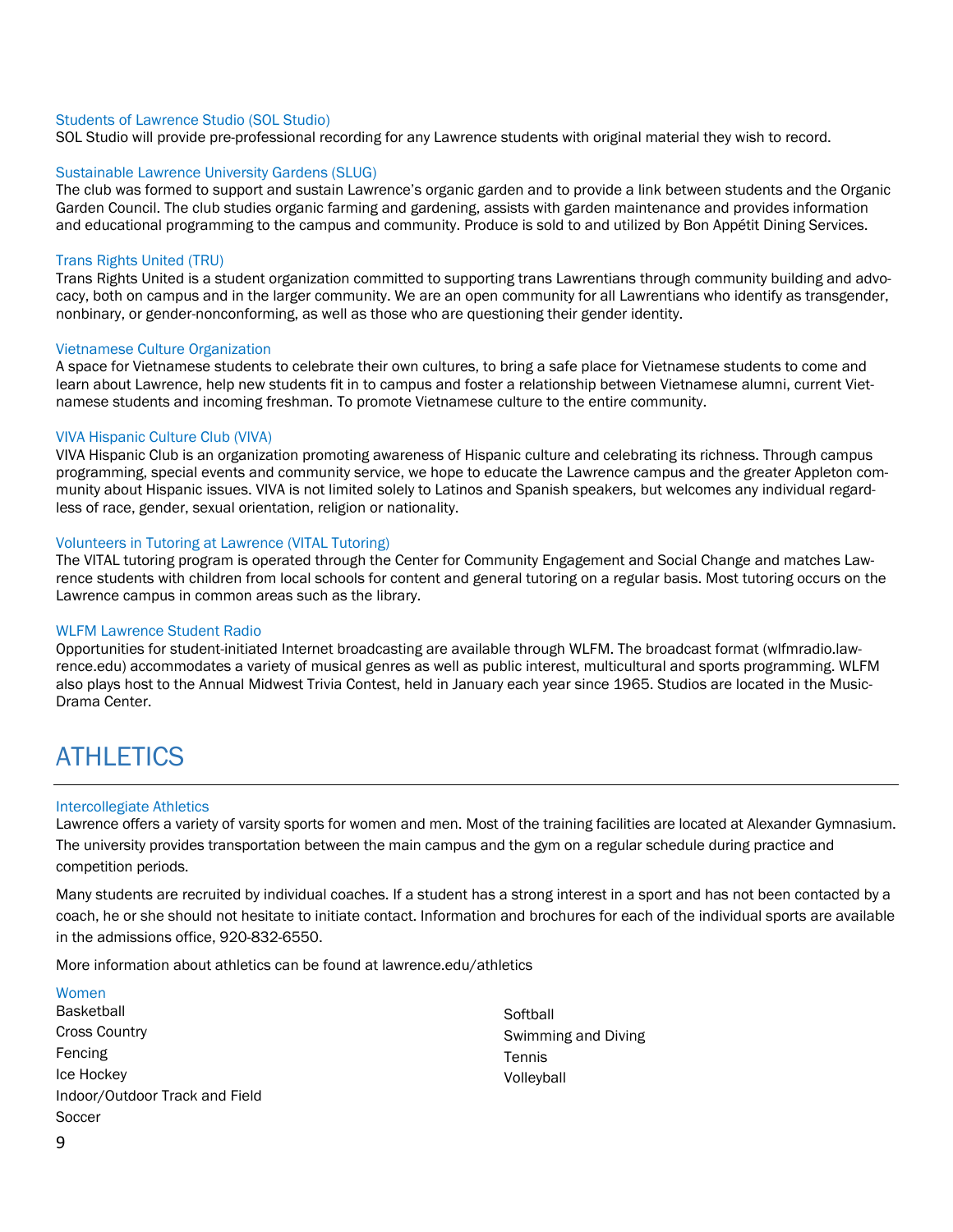Men Baseball Basketball Cross Country Fencing Football

**Hockey** Indoor/Outdoor Track and Field Soccer Swimming and Diving Tennis

# <span id="page-9-0"></span>WELL NESS AND RECREATION

The Buchanan Kiewit Wellness Center combines student health, wellness and counseling services with recreational, intramural and fitness programs, making this a one-stop resource center. The facility offers a cardiovascular exercise room, weight room, racquetball courts, a gymnasium with an elevated, four-lane jogging track and an Olympic-size swimming pool. Lawrence students, staff and faculty regularly participate in a variety of activities such as badminton, basketball, intramurals, volleyball, weight training, yoga, TRX and our free personal training program.

#### Intramurals

The intramural program offers a variety of team and individual activities for men and women. Questions about intramural athletics may be directed to the Director of Wellness and Recreation. https://www.lawrence.edu/students/wellness/intramurals

#### Club Sports

Club sports at Lawrence are organized by students who take the leadership roles as team captains and often as coaches. Club sports provide students opportunities to participate in team competition with other collegiate and/or community clubs through tournaments and games. Club sports are open to all students regardless of ability. Participants must have health insurance coverage in order to participate in practices or competition.

# <span id="page-9-1"></span>CAMPUSWIDE EVENTS AND TRADITIONS

In addition to structured organization or committees, Lawrence also hosts a large number of campus-wide events that get you involved with your community in a multitude of ways.

#### Some yearly happenings and traditions at Lawrence:

Blue & White Weekend: Alumni, family and friends visit campus for a weekend of reconnecting and a variety of activities (a combination of Family Weekend and Homecoming.)

Trivia Weekend: Lawrence plays host to the longest-running trivia contest in the world, webcast by LU's very own WLFM.

Convocations: All campus gatherings in the Chapel with engaging speakers discussing relevant topics of our time that that your liberal arts education.

Winter Carnival: A jam-packed weekend of wonderful winter fun—sledding, ice-sculpting, a winter-themed ball and more.

- LU Zoo Days: Organized by students, this is a carnival-themed outdoor event on Main Hall Green with booths and tables that highlight activities from residence halls, student organizations and Greek Life.
- LUaroo: Lawrence's very own two day music festival featuring both professional musicians and student performers for a weekend of fun, sun and song.

Cabaret: Lawrence International produced annual spring show featuring music, dance, and fashion from around the globe.

# <span id="page-9-2"></span>COMMUNITY ENGAGEMENT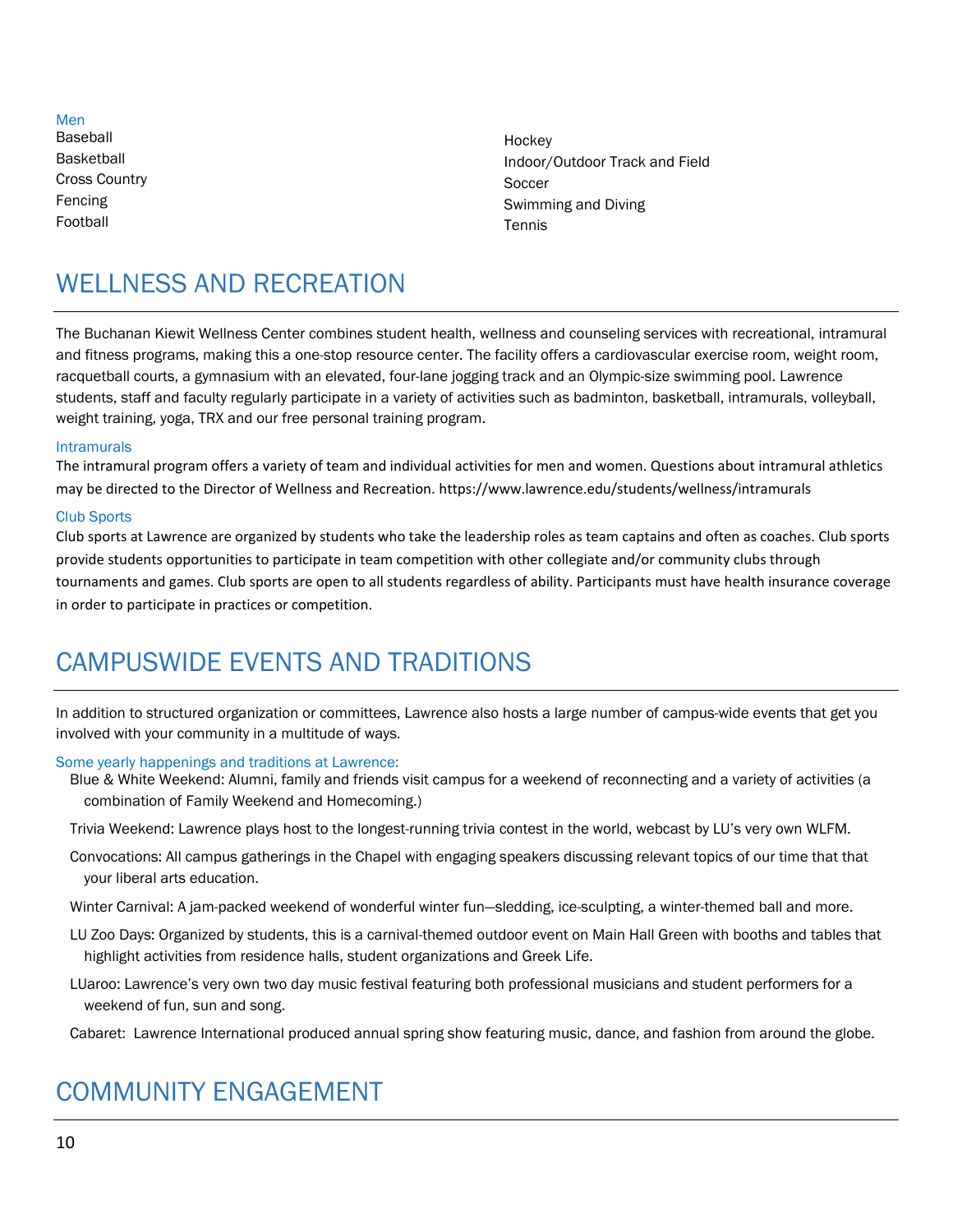Lawrence provides a number of curricular and extracurricular opportunities for community outreach and civic engagement. Students may enrich their learning experience through service, internships or as part of community-based research through coursework.

Center for Community Engagement and Social Change

The Center for Community Engagement and Social Change coordinates opportunities for service to and learning from the community. Students may register their volunteer interest at [https://lawrence.givepulse.com,](https://lawrence.givepulse.com/) visit the website at [go.lawrence.edu/volunteer,](file://///curtis/campus_share/staff/DOS/Welcome%20Week%202018/Involvement%20Guide/go.lawrence.edu/volunteer) or may stop in for consultation. In addition, the center sponsors service projects throughout the year, assists campus organization leaders with service and philanthropic projects, and serves as a liaison to community agencies and services to develop and sustain programs that address systemic issues. Weekend transportation can be provided via the Service Shuttle at [http://www.law](http://www.lawrence.edu/students/volunteer/student-orgs/shuttle)[rence.edu/students/volunteer/student-orgs/shuttle.](http://www.lawrence.edu/students/volunteer/student-orgs/shuttle)

In keeping with the tradition of its founding as a student-led initiative, the Center currently supports studentrun programs addressing:

Education Equality Fair Housing and Hunger Environmental Sustainability Child Advocacy Arts Programming and Accessibility Elder Loneliness

## <span id="page-10-0"></span>GOVERNANCE

#### Lawrence University Community Council (LUCC)

LUCC is the student governing body at Lawrence. The council has authority to legislate policies affecting noncurricular campus concerns. The president and vice president are elected through all-campus elections in which students and faculty may vote. Cabinet members are appointed by the president and vice president, subject to approval by the council. Students have representation on the council through 16 representatives elected by academic class years. Faculty members collectively appoint three representatives.

The general council usually meets biweekly throughout the academic year. Members serve on the council, steering committee or finance committee and one of the standing committees listed below.

Any student interested in serving as a representative on the council should contact LUCC@lawrence.edu to learn more about the election process.

#### LUCC Standing Committees and Other Committees

In addition to the LUCC general council, students are able to contribute in campus governance through participation in LUCC committees. The following committees consist of students appointed by LUCC through an application process or selected through procedures determined by individual committees:

Athletic and Conservatory Engagement Committee Committee on Community Service and Engagement Committee on Diversity Affairs Group Living Selection Board Judicial Board Polling, Elections and Leadership Committee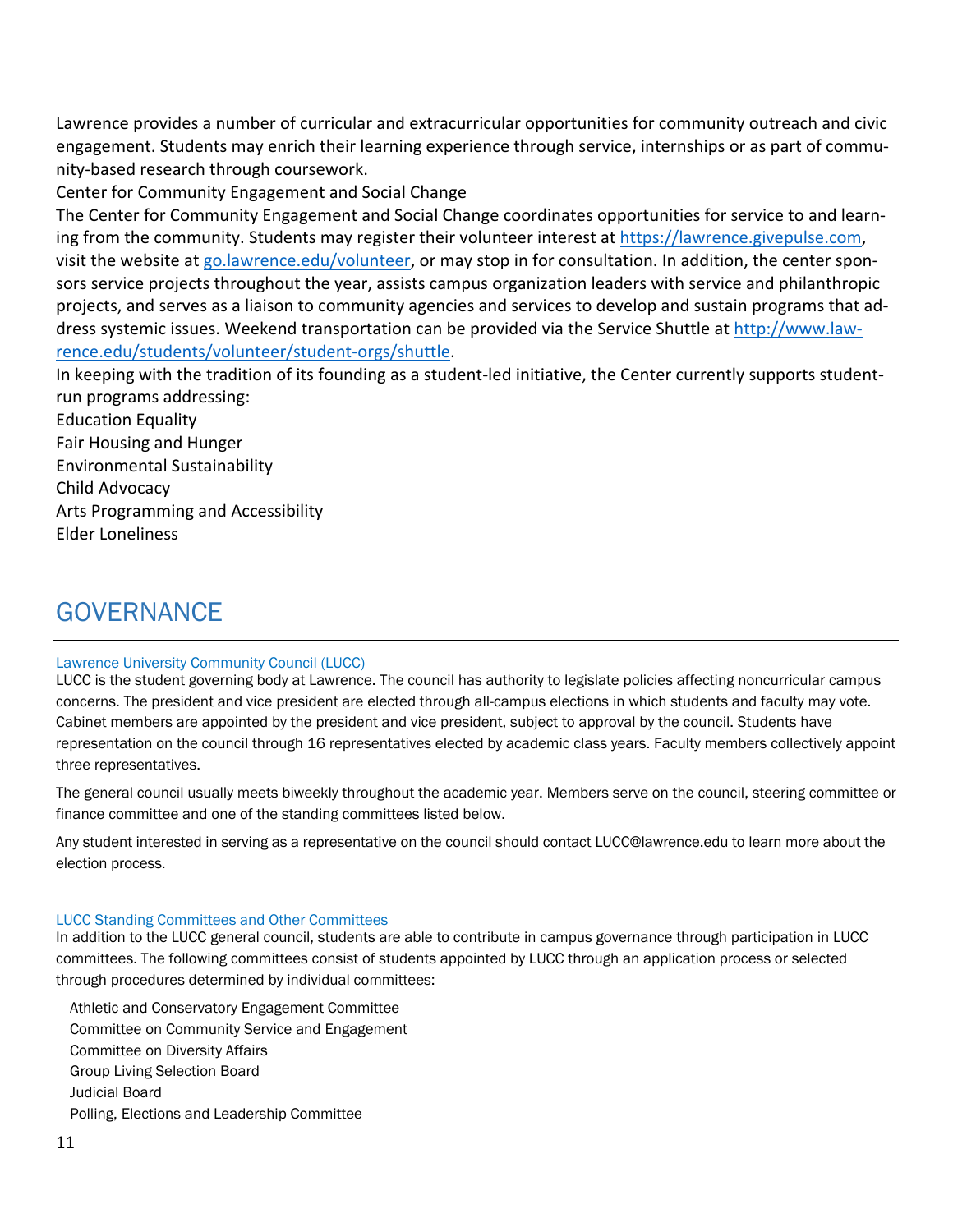Publicity Committee Residence Life Committee Student Alliance Against Sexual Harassment and Assault Student Organization for University Programming Student Welfare Committee

#### Faculty, University and Trustee Committees

The following faculty, university and trustee committees include student members appointed by LUCC:

Committee on Public Events Committee on Instruction Committee on the Curriculum Physical Planning Committee President's Committee on Diversity Affairs Sexual Harassment and Assault Resource and Education University Parking Committee

#### Residence Hall Forum

Students interested in taking a role in shaping their community at the residence hall level are invited to participate in Hall Forum. Members meet regularly to discuss suggestions, improvements and community issues in their hall. The Residence Hall Forum also plans social and service programs for the residents. Students interested in participating in Hall Forum should contact their residence hall director to learn more about how to get involved.

### <span id="page-11-0"></span>GREEK LIFE

Greek organizations at Lawrence host formal recruitment processes at the start of the second academic term. Students wanting to learn more about Greek Life at Lawrence can contact the Greek advisor in the Campus Life Office.

#### Diversity Initiative for Greek Life

We are an organization that strives to encourage both members of Greek Life and non-members of Greek Life to actively think about and engage with issues of diversity and inclusion that affect and are perpetuated by Greek Life given the prejudice history of Greek Life's existence on college campuses. We are committed to facilitating sustained dialogue in the form of open discussions, educational events, and collaborative activities.

#### Interfraternity Council (IFC)

IFC serves as the governing body for the four social fraternities at Lawrence. IFC also coordinates new member recruitment, social activities and community service projects for the Greek community.

#### **Fraternities**

Beta Theta Pi, Delta Tau Delta, Sigma Phi Epsilon

#### Panhellenic Council (Panhel)

Panhellenic Council serves as the governing body of the three social sororities at Lawrence. Panhel also coordinates new member recruitment, social activities and community service projects for the Greek community.

#### **Sororities**

Beta Psi Nu, Delta Gamma, Kappa Alpha Theta, Kappa Kappa Gamma

### <span id="page-11-1"></span>MUSIC SOCIETIES

Professional and social music societies promote and support student interests in various professional areas.